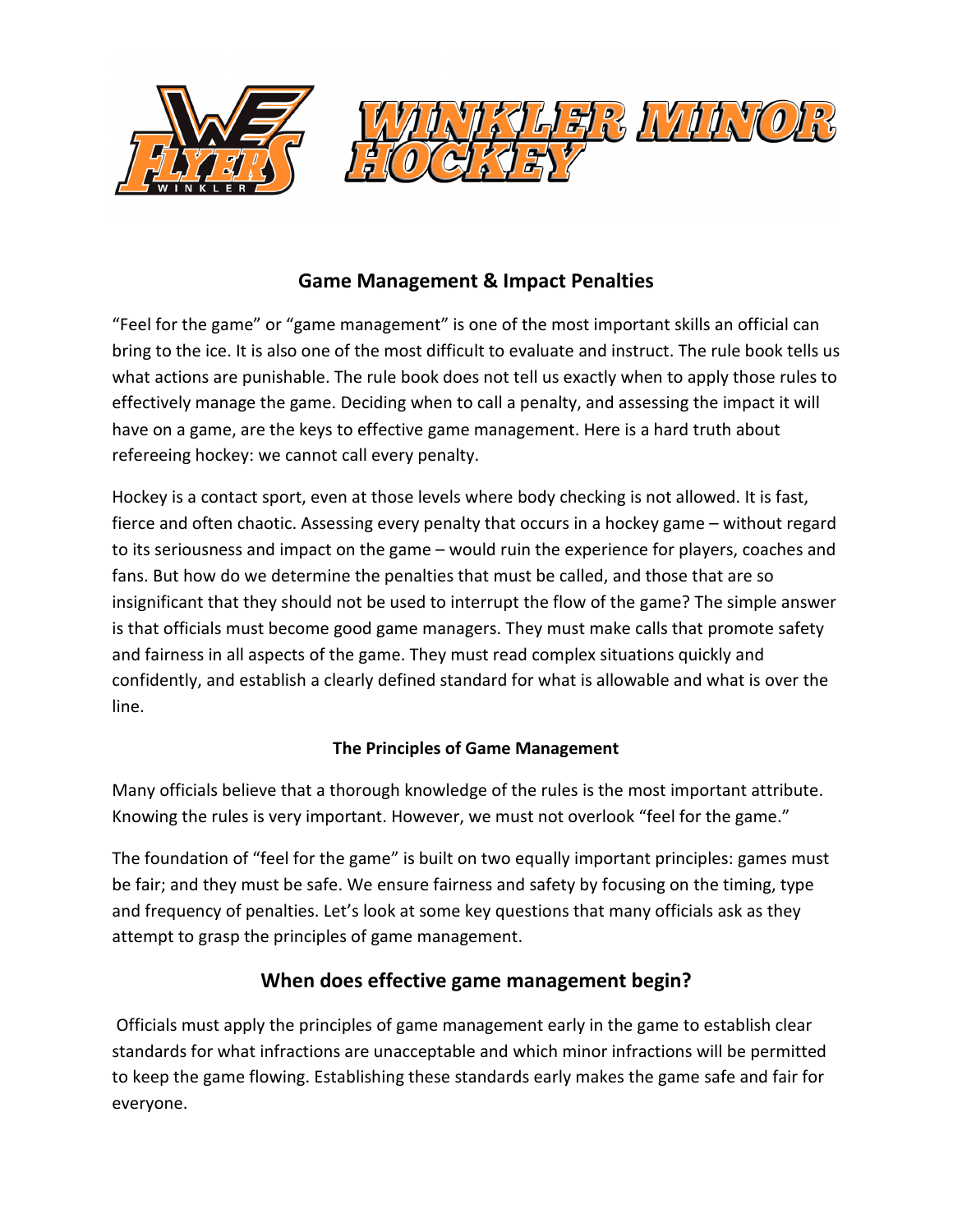

Officials that wait too long to call penalties may find that they lose control of the game. Once a game is out of hand, it is too late to start trying to create a standard of safety and fairness.

# **How do I recognize an 'IMPACT Penalty?'**

Some impact penalties are easily recognized and must be called every time they occur. These penalties include checking from behind or any penalty involving head contact, stick infractions, roughing after the whistle, or any action that qualifies as reckless, unsafe or that involves intent to injure another player. With other penalties, the line between impact and non-impact is **harder to spot.**

A tripping penalty can be an impact penalty if the infraction leads to a change in possession or possibly a scoring chance by the offending team. Or if the trip clearly denies a scoring chance to the player being fouled. However, a player who is tripped well away from the puck or with no fault of the other player may not warrant a penalty, as long as there was no injury and no threat to safety.

Remember: Assessing Impact Penalties do two things: 1) send very clear messages to the players, coaches and the entire arena about the type of play that will be permitted. 2) Provide teachable information about how a player can change their play to avoid a penalty.

**Remember**, teams will adopt their style to the penalty standard of the referee. Therefore, it is part of the job of the Referee to focus on those infractions that have the most IMPACT rather than those infractions that are inconsequential.

## **The key to good game management: self-evaluation**

During a game, referees should always reflect on how players responded to a particular penalty. Did it make the game fairer and safer? They should ask themselves, 'was that an impact penalty? Is that a penalty I want to enforce consistently throughout the rest of the game?

This kind of self-reflection will prevent a referee from falling into the trap of calling too many weak penalties too early in a game and then, realizing that you've called the game too tightly, having to change the standard of your calls later.